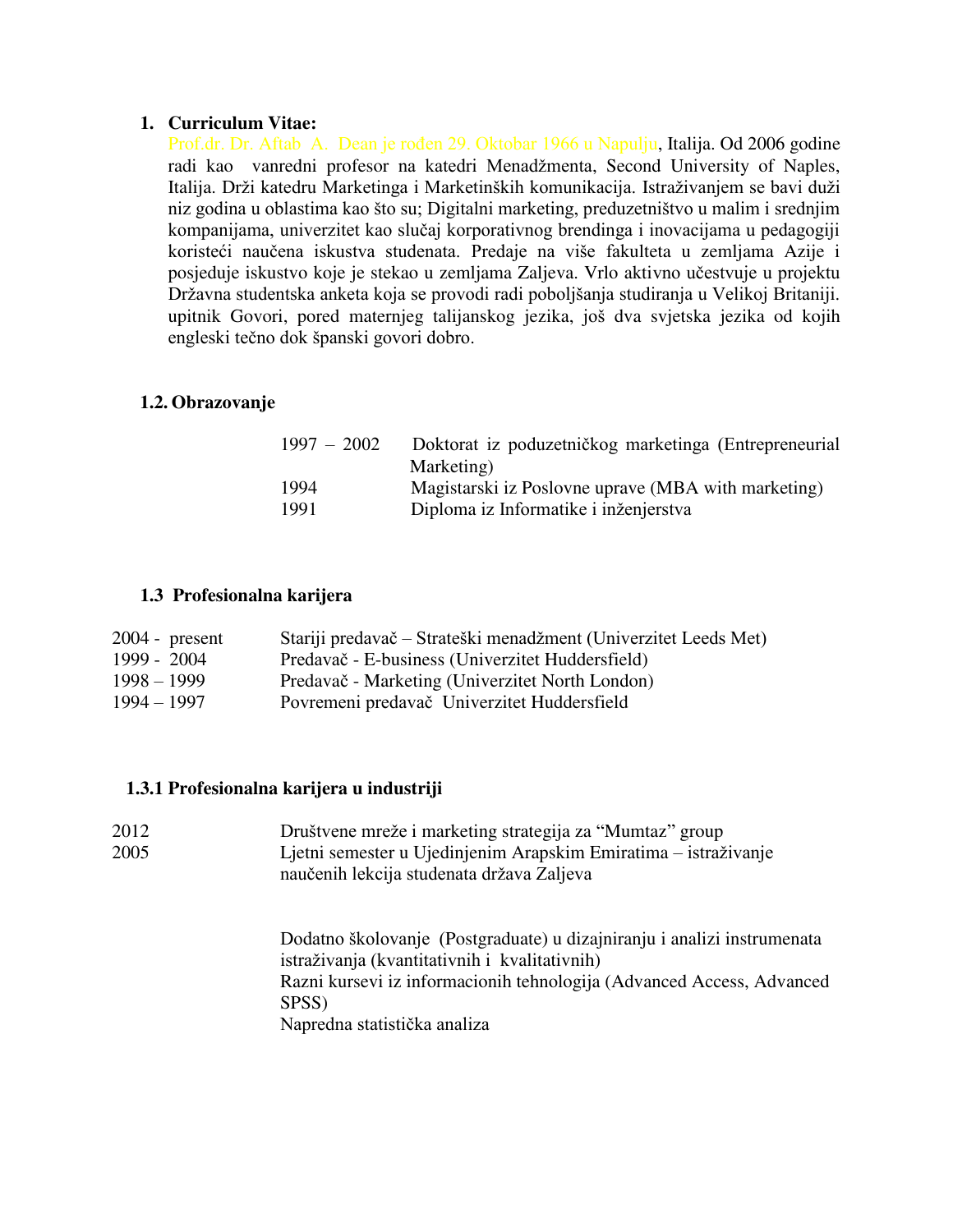# **2. Stručni i naučni rad**

## **2.1. Objavljeni radovi**

- Bialdyga, D. and Dean, A. (2012), "What statement is your car making? Exploring brand parity perception in the German Automotive Market – A Qualitative Approach," International Journal Management Cases
- Finkbeiner, P. and Dean, A. (2012), "Capitalizing on social media to unleash the networked knowledge of a community of practitioners," International Journal Management Cases
- Dean, A. and Probert, S. (2011), "British Muslim students' experience of higher education: an analysis of National Student Survey results for UK business schools" Prospectives, Issue 2, June
- Dean, A. and Laick, S. (2011), "Using web 2.0 technology in personnel marketing to transmit corporate culture", International Journal Management Cases, Vol.13, Iss. 3, pp.297-303
- Dean, A. (2011) "Successfully recruiting International Students", International Journal Management Cases, Vol.14, Iss. 1

## **Case study in a book on Inspiring Enterprise**

Dean, A. (2010), "Engaging students in ethical debates through a new pedagogical paradigm to ensure ethical practices in enterprise"

## **2.2. Objavljeni istraživački radovi**

- Dean, A. (2012), "Enriching the learning experience of students at Business Schools in England. Key findings from the NSS survey (2008 to 2011) for Universities offering Business related courses in England", (to be published by HEA in 2012).
- Dean, A. (2011), "Improving the educational experience of HLST students in Higher Education : Key findings from the NSS survey (2009 to 2010) for Universities offering **HLST (H**ospitality**, L**eisure**, S**ports and **T**ourism**)** related courses in England" HEA/ HLST website (report available at: [http://www.heacademy.ac.uk/assets/hlst/documents/resources/Improving-the-](http://www.heacademy.ac.uk/assets/hlst/documents/resources/Improving-the-Educational-Experience-of-HLST-Students-in-Higher-Education.pdf)[Educational-Experience-of-HLST-Students-in-Higher-Education.pdf](http://www.heacademy.ac.uk/assets/hlst/documents/resources/Improving-the-Educational-Experience-of-HLST-Students-in-Higher-Education.pdf) )
- Dean, A. (2011), "**Enhancing the learning experience of students in Higher Education:** Key findings from the NSS survey (2008 to 2010) for University BUSINESS SCHOOLS in England" HEA/BMAF website (report available at: <http://www.heacademy.ac.uk/business/news/detail/2011/nss-survey-report>)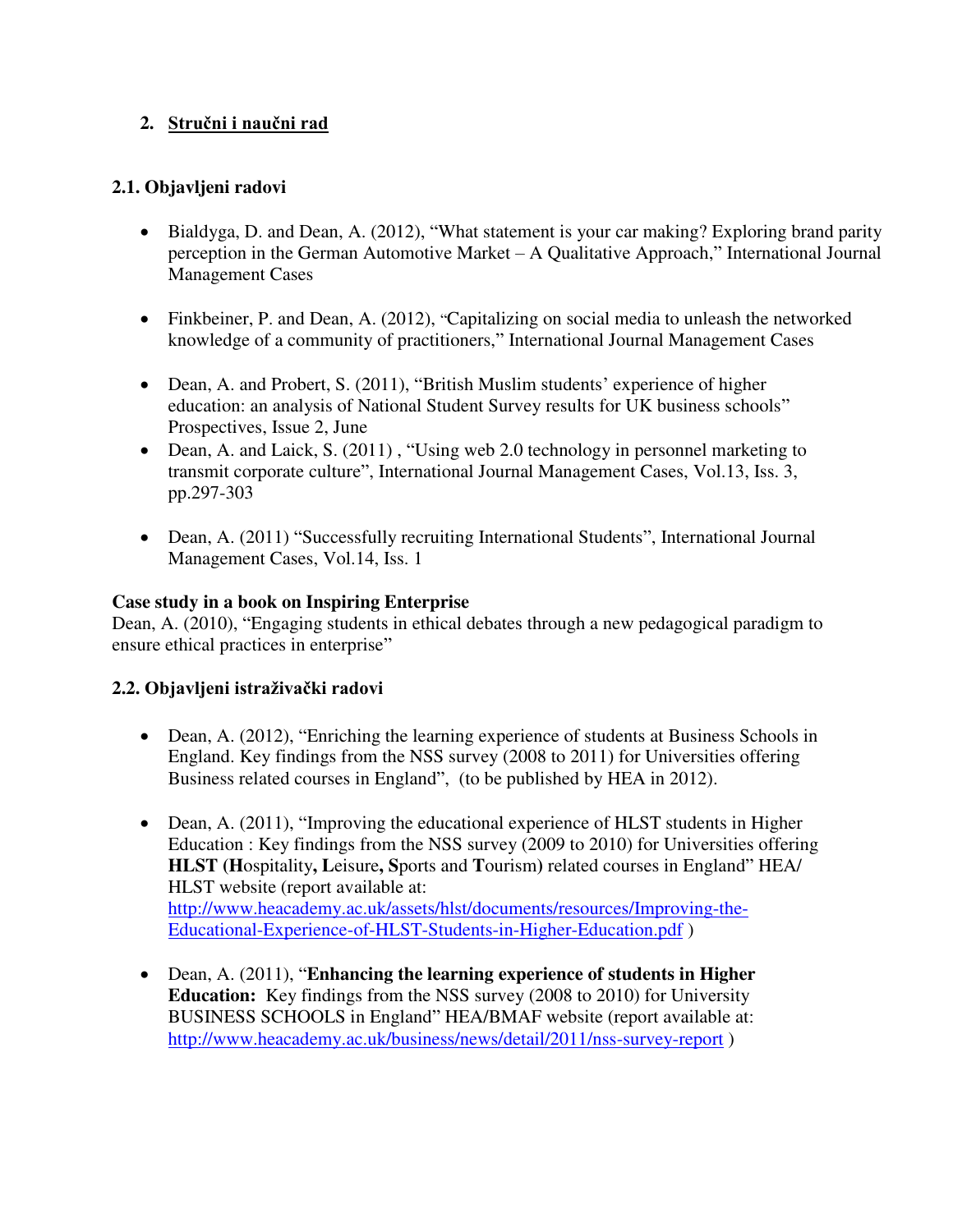## **2.3. Radovi objavljeni u 2012. godini**

- Dean, A. (2012), "Successfully recruiting international students,"  $7<sup>th</sup>$  International Marketing of Higher Education Conference, University of Cyprus, Cyprus.
- Dean, A. (2012), "The 9 Ps of successful branding of higher education,"7<sup>th</sup> International Marketing of Higher Education Conference, University of Cyprus, Cyprus.
- Bialdyga, D. and Dean, A. (2012), "What statement is your car making? Exploring brand parity perception in the German Automotive Market – A Qualitative Approach,"  $9<sup>th</sup>$  International Circle Conference, universidad de les illes balears, Ibiza.
- Finkbeiner, P. and Dean, A. (2012), "Capitalizing on social media to unleash the networked knowledge of a community of practitioners," 9<sup>th</sup> International Circle Conference, universidad de les illes balears, Ibiza.

# **2.4. Radovi objavljeni u 2011. godini**

- Dean, A. (2011), "Rediscovering a lost formula to enhance the student learning experience: Findings from the NSS," Higher Education Surveys for enhancement Conference, University of Nottingham. May, 2011, Nottingham, UK
- Dean, A. (2011), "Lessons to be learnt from the NSS," BMAF conference, 11th May, Bournemouth, UK.
- Dean, A. (2011), "The Muslim student experience in Higher Education: Challenges and Solutions," BMAF Islamic Studies conference, Northampton University. March, 2011. Northampton, UK.
- Dean, A.  $(2011)$ , "Successfully recruiting International Students,"  $8<sup>th</sup>$  International Circle Conference, University of Dubrovnik, Croatia.

## **2.5 Radovi objavljeni na koferencija u zadnje 3 godine**

- Dean, A. (2010) "Internationalisation: Opportunities and strategies," University of Middlesex, London, UK.
- Dean, A. (2010), "University websites are they engaging the digital student?" International Conference on Marketing in Higher Education, Southampton.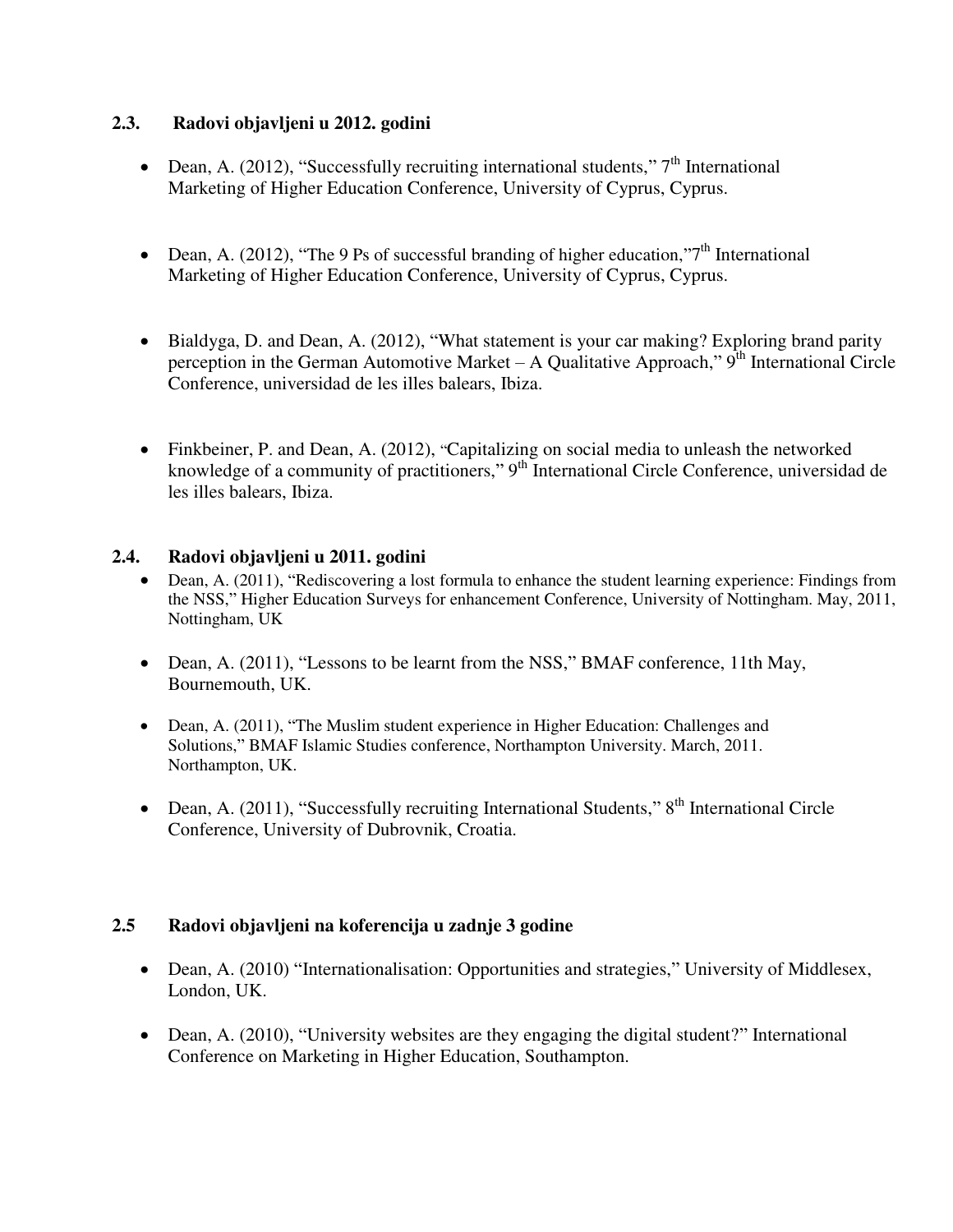- Dean, A. (2010), "The lost formulae to inspiring students." International Conference on Marketing in Higher Education, Southampton, UK
- Dean, A. (2010), "The 9Cs of recruiting international students." International Conference on Marketing in Higher Education, Southampton, UK.
- Dean, A. (2010), "Engaging students from a Confucius Culture." International Conference on Marketing in Higher Education, Southampton, UK.
- Dean, A. (2010), "Are Universities capitalising on their brand?" International Conference on Marketing in Higher Education, Southampton, UK.
- Binsardi, B. and Dean, A. (2010), "The Internationalisation Strategy of Higher Education Institutes (HEIs) in the UK." International Conference on Marketing in Higher Education, Southampton, UK.
- Binsardi, B. and Dean, A. (2010) "A Practitioner Paper on Marketing Psychometrics Abroad Using a Case Study Methodology." Academy of Marketing, Coventry, UK.
- Dean, A. (2009), "Does your website need IVF treatment?" Academy of Marketing, Leeds Business School, Leeds, UK.
- Dean, A. (2008), "Rebranding Unis." Academy of Marketing, Robert Gordon Business School, Aberdeen, Scotland
- Dean, A. (2008), "Designing a questionnaire the QLICK way," Academy of Marketing, Robert Gordon Business School, Aberdeen, Scotland
- Dean, A. (2008), "Recovering from Marketing Mistakes," Academy of Marketing, Robert Gordon Business School, Aberdeen, Scotland
- Dean, A. (2008), "Entrepreneurial aspirations of students at university," Academy of Marketing, Robert Gordon Business School, Aberdeen, Scotland

## **2.6**. **Radovi objavljeni na matičnom univerzitetu**

- Dean, A. (2012), "Improving the learning experience of Accountancy Students: Key findings from the NSS," Leeds Business School, Accountancy Development Day, September, 2012
- Dean, A. (2011), "Findings from the NSS: Lessons for Business Schools," Leeds Business School Faculty Day, July, 2011.
- Dean, A. (2011), "Understanding the NSS: Implications for student satisfaction," Senior Management, Leeds Metropolitan University, May, 2011